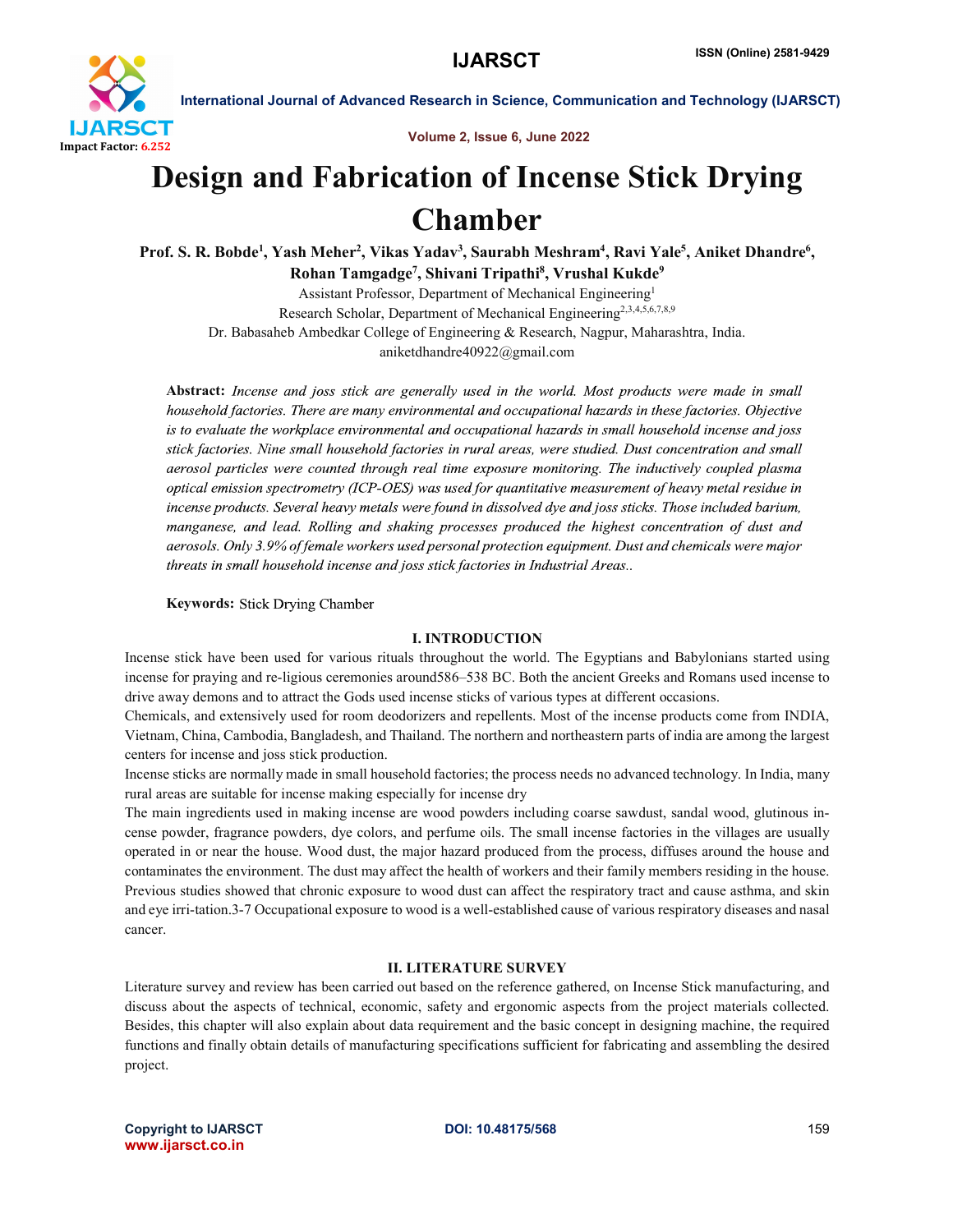

#### Volume 2, Issue 6, June 2022

#### III. COMPONENT

- Stand
- Frame
- Chamber
- Power(temperature regulator)
- Heating coil
- Thermostat

#### IV. PROBLEM STATEMENT

In the present scenario most of the countries do not have sufficient skilled man power in manufacturing sector and that affects the growth of developing countries. Therefore community has to upgrade the machine and technology in every sector. etc.). So it's a time to automate the sector to overcome this problem which inturn will also eliminate the requirement of Labors and also avoid the wastage of materials.

### 4.1 Manufacturing Process Sheet

The following figure shows the Manufacturing Process sheet which used in this paper.

| Sr. No | Particular   | Material/Specification             | Size & Quantity                                                 |
|--------|--------------|------------------------------------|-----------------------------------------------------------------|
| 1)     | Frame        | M.S                                | $2.5$ ft× $2.5$ ft× $3$ ft                                      |
| 2)     | Chamber      | Stainless Steel Angle 1.5" 50 Feet | $7.5$ ft× $7.5$ ft× $4$ ft                                      |
| 3)     | Insulator    | Asbestos Sheets 6mm                | $7.5$ ft×4ft<br>4 Sheets and $7.5$ ft $\times$ 7.5ft<br>1 Sheet |
| 4)     | Bearing      | Chrome Steels                      | 8inch, Tapered roller bearing.                                  |
| 5)     | Heating coil | Nichrome                           | $3\times4.5$ kw                                                 |
| 6      | Stand        | 2.5" Hollow MS pipe                | 300KgLoad Capacity                                              |
| 7)     | Thermostat   | Digital STC-1000<br>110V AC        | $-50$ to 150 deg                                                |

Fig. 4.1: Process Sheet 1

V. ASSEMBLY DRAWING<br>FINAL ASSEMBLY OF OUR DESIGNED CHAMBER



FINAL ASSEMBLY OF OUR DESIGNED CHAMBER Fig, 5.1 Final Assembly of Our Designed ChamberCopyright to IJARSCT **DOI: 10.48175/568** 160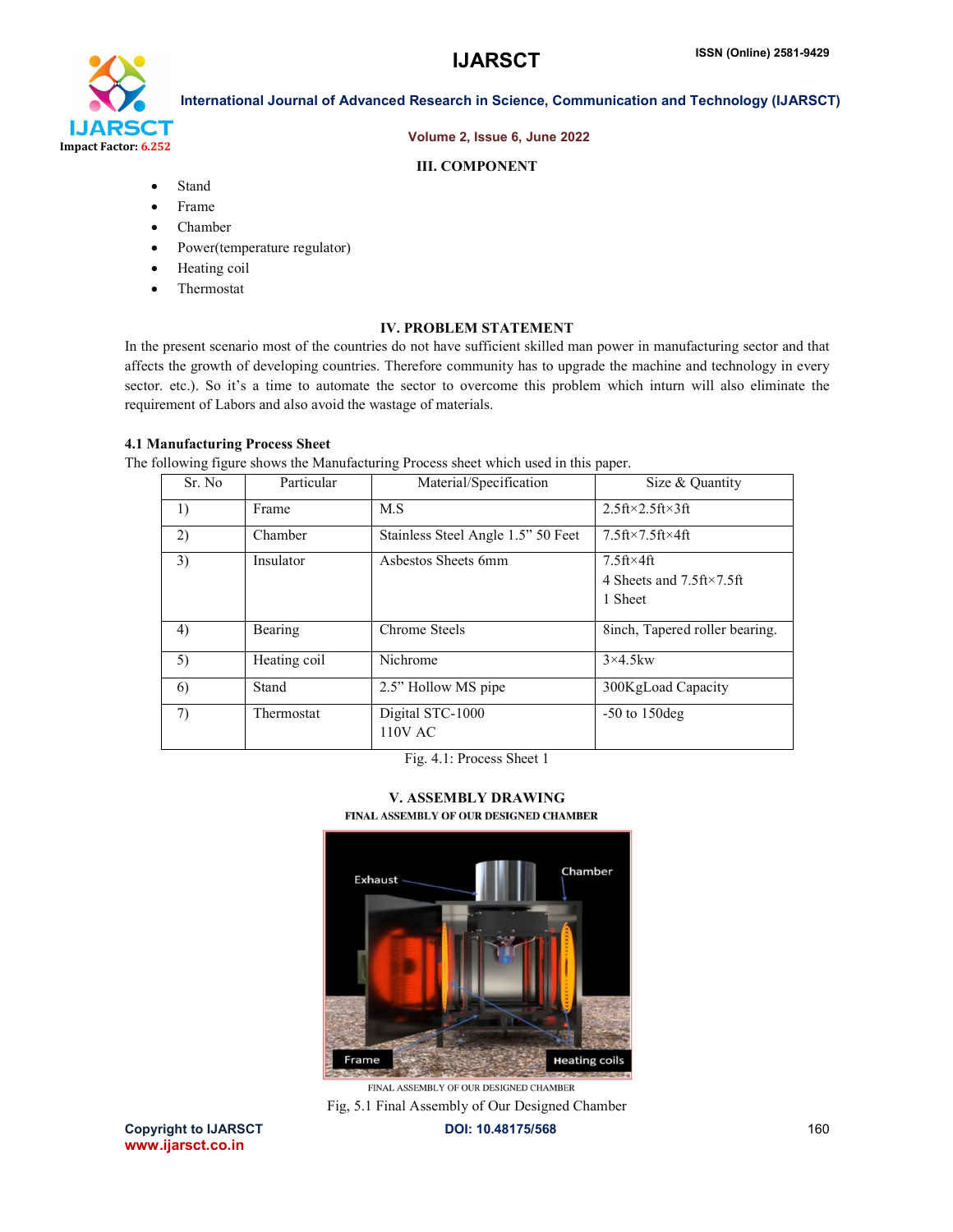

#### Volume 2, Issue 6, June 2022

#### VI. CALCULATIONS

#### 6.1 Mechanical Calculation

Minimum force required to rotate the loaded frame placed on the stand Material weight (Wet Sticks) = 150~170Kg Weight of the frame  $= 60 - 70$ Kg Total Load on Stand (m)  $\approx 170+70=240 \approx 250$ Kg (Approx.)  $Rpm (N) = 10(Approx.)$ Maximum span of rotation of frame  $(D) = 2'6'' = 0.75m$ Radius of Span (r) =  $\frac{D}{2}$  =  $\frac{0.75}{2}$  = 0.375m Angular Velocity (ω)  $\omega = \frac{\pi DN}{\pi DN}$ ω =  $\frac{60}{\frac{\pi \times 0.75 \times 10}{60}}$  $ω = 0.3925$  m/s Velocity (V)  $V = r \omega$  $V = 0.375 \times 0.3925$  $V = 0.1471$  m/s Force required to rotate the system (F)  $F = m \frac{v^2}{r}$  $F = 250 \times \frac{0.1417^2}{0.375}$  $F = 14.4256N$  $F = \frac{14.4256}{9.81}$  $F = 1.47 \approx 1.5Kg$ 

Force required to rotate the system along with the load is 14.4256N or 1.5Kg

#### Drying Time Calculation

In rainy season at 28℃ and 80% moisture content present in air.

$$
T = \frac{M_s}{N_c}(X_0 - X_1)
$$

Where,  $T =$  Time required to dry solids

 $X_0$ = Initial moisture content (Kg/Kg)

 $X_1$ = Final moisture content (Kg/Kg)

 $h_y$  Latent heat of vaporization (For water at 28°C = 2435.4KJ/Kg)

 $h$  = Convective heat transfer Coefficient

 $M<sub>s</sub>$  = Mass of dry solids (Kg)

 $N_c$  = Constant drying rate (Kg/Sec)

Copyright to IJARSCT **DOI: 10.48175/568** 161 www.ijarsct.co.in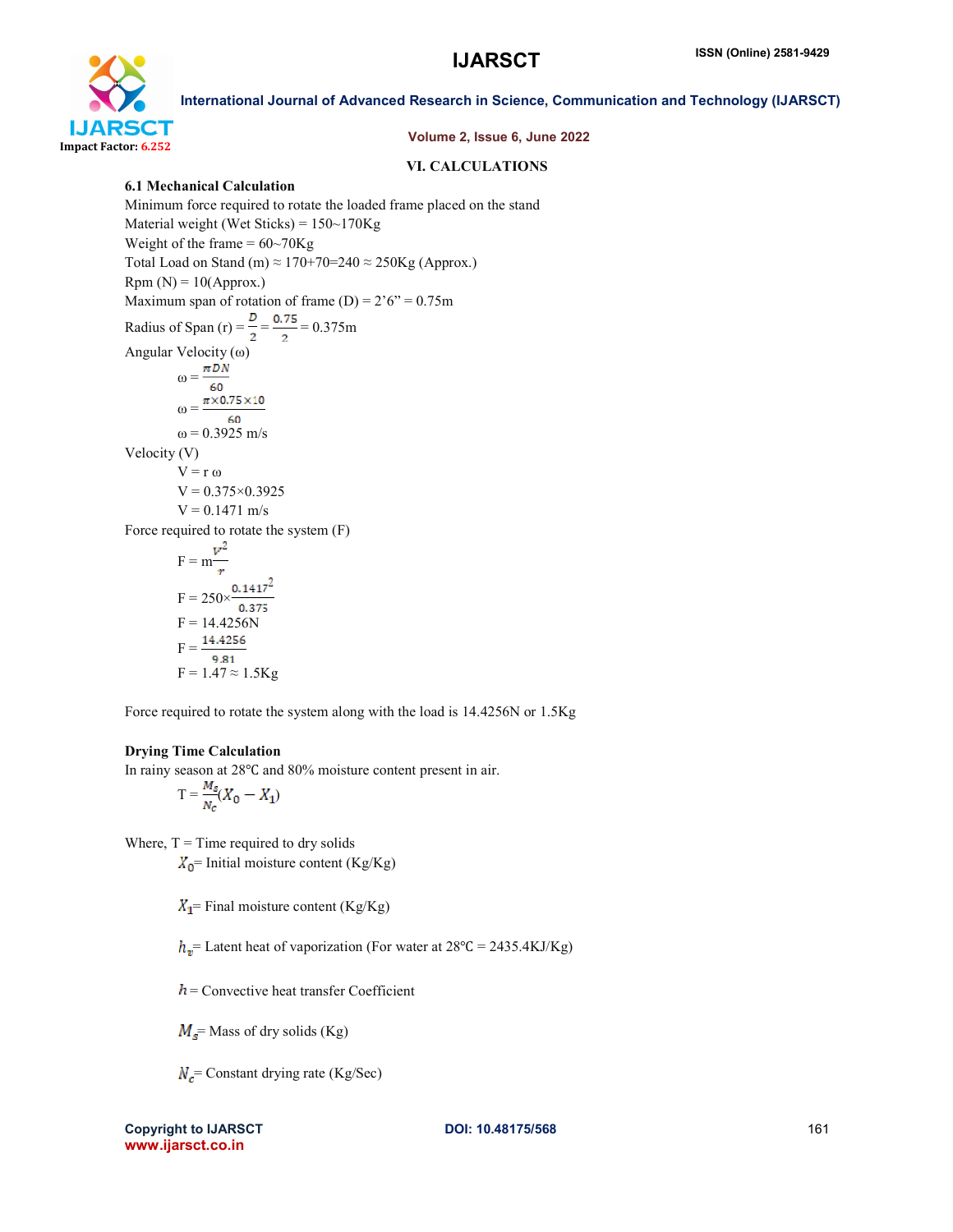

#### Volume 2, Issue 6, June 2022

International Journal of Advanced Research in Science, Communication and Technology (IJARSCT)

Ms= 25 Kg of dry solid

∆t= Temperature Difference (chamber temp – ambient temp)

The initial and final moisture contents on a wet basis must be converted to a dry basis [1]

We have 70% of water measured on a wet basis in a drier under constant drying conditions

The critical moisture content is 8% dry basis

The area available for drying is  $A = 0.762$  X  $0.457 = 0.348$  m2

The air temperature in the drier is 70oC.

At the air humidity used, the surface temperature of the wet solid is 28℃.

The heat transfer coefficient is 500 W/ $m^2$  K for air (forced convection)

Find the drying time required to reduce the moisture content to 10% wet basis Solution: [1]

70% wet basis = 
$$
\frac{70g \text{ water}}{100g \text{ wet solid}}
$$
  
= 
$$
\frac{70g \text{ water}}{70g \text{ water} + 30g \text{ dry solid}}
$$
  

$$
X_0 = \frac{70g \text{ water}}{30g \text{ dry solid}} = 2.33 \frac{kg}{Kg}
$$

Similarly,

10% wet basis = 
$$
\frac{10g \text{ water}}{10g \text{ water} + 90g \text{ dry solid}}
$$

$$
X_1 = \frac{10g \text{ water}}{90g \text{ water}} = 0.11 \frac{Kg}{Kg}
$$

As,  $X_1 > X_2(0.08)$  the entire drying operation takes place with constant drying rate. Therefore,

$$
N_c = \frac{h_{A\Delta t}}{h}
$$

Where,  $A= 0.348$  $m<sup>2</sup>$ 

$$
\Delta t = (70-28) °C = 42 °C
$$
\n
$$
N_c = \frac{500 \times 0.348 \times 42}{2435.4 \times 10}
$$
\n
$$
N_c = 3 \times 10^{-3} \frac{kg}{s}
$$
\n
$$
T = \frac{25}{3 \times 10^{-3}} \times (2.33 - 0.11) \times \frac{1}{3600}
$$

T= 5.138 Hr.≈ 5 Hr.

This is for one coil at one side of the chamber, we are using two coils on two opposite sides. So that at a time these two sides having 25kg of sticks each will take 5Hr time.

Accordingly, after 5 Hr. the frame rotates up to 90degrees manually to introduce remaining two sides of frame to the coils and it also takes another 5 Hr. for drying theoretically.

Total Drying time in Rainy Season =  $5 + 5 = 10$ Hrs

Drying time calculations in winter season at 20℃

Temperature difference  $\Delta t = (70^{\circ}C - 20^{\circ}C) = 50^{\circ}C$ 

$$
N_c = \frac{hA\Delta t}{\Delta h_v}
$$
  
\n
$$
N_c = \frac{500 \times 0.348 \times 50}{2435.4 \times 10^3}
$$
  
\n
$$
N_c = 3.57 \times 10^{-3} \frac{Kg}{s}
$$
  
\n
$$
T = \frac{M_s}{N_c}(X_0 - X_1)
$$

Copyright to IJARSCT **DOI: 10.48175/568** 162 www.ijarsct.co.in